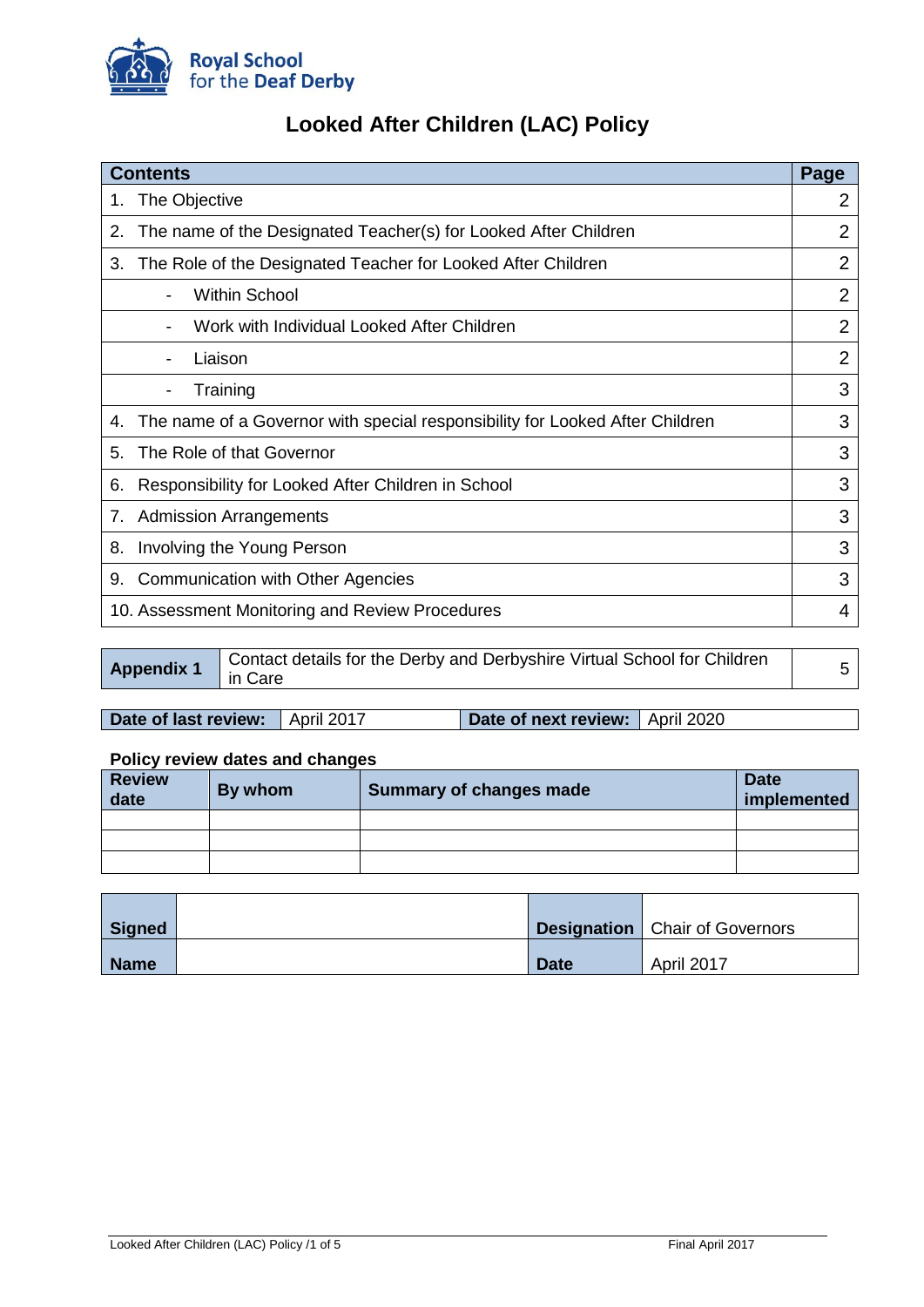

#### **1. The Objective**

To promote the educational achievement and welfare of Looked After Children.

#### **2. The Name of the Designated Teacher(s) for Looked After Children**

Helen Shepherd, Headteacher

#### **3. The Role of the Designated Teacher for Looked After Children**

#### **Within School:**

- to ensure that all staff, both teaching and non-teaching, are aware of the difficulties and educational disadvantage faced by Looked After Children including communication and other issues that may arise due to their deafness and understand the need for positive systems of support to overcome these difficulties
- to inform members of staff of the general educational needs of Looked After Children and to promote the involvement of these children in extra-curricular activities, school councils etc.
- to act as an advocate for Looked After Children
- to develop and monitor systems for liaising with carers, Social Workers and the Virtual School for Looked After Children
- to hold a supervisory brief for all Looked After Children e.g. to ensure all relevant education and care information is available to school staff and carer(s), and that this information is kept up to date
- to monitor the educational progress of all Looked After Children in order to inform the school's development and provision/intervention planning, thereby ensuring that the attainment 'gap' is closing
- to intervene if there is evidence of individual underachievement, absence from school or internal truancy
- to ensure the involvement of LA Careers Advisers with year 11 Looked After Children
- to report annually (summer term) to the Pupil Committee of the Governing Body of the school on Looked after Children's progress

#### **Work with Individual Looked After Children:**

- to enable the pupil to make a contribution to the educational aspects of their Care Plan; especially,
- helping to ensure that each pupil has a Personal Education Plan PEP (initiated by the pupil's Social Worker) or Early Years PEP (aged 3 to end of Reception Year)
- to ensure that a home-school agreement is drawn up with the primary carer and signed by the Social Worker.

#### **Liaison:**

- to liaise with the member of staff responsible or the Headteacher, for monitoring children on the Child Protection Register
- to help co-ordinate education and PEP reviews so that they can inform the pupil's Care Plan
- to attend, when appropriate, or arrange for someone else to attend, Looked After Children Care Plan meetings
- to be the named contact for colleagues (including the Virtual School)
- to forward information on Derby City Looked After Children's current and target NC levels to the Virtual School (see PEP document)
- to ensure the speedy transfer of information between agencies and individuals

#### **Training***:*

 to develop knowledge of legislation and good practice by attending training and events organised by the Virtual School and cascade to school staff as appropriate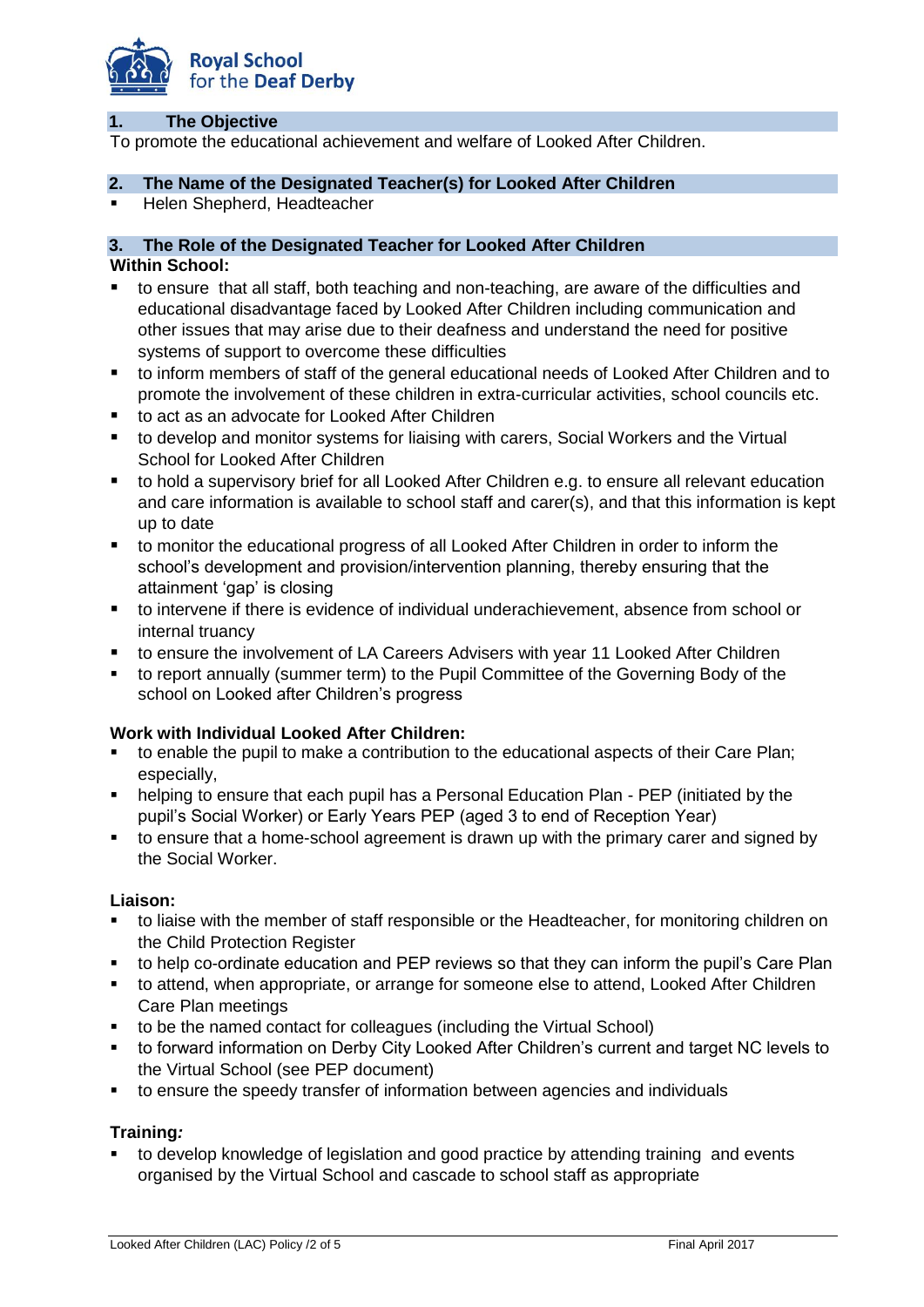

#### **4. The Name of a Governor with Special Responsibility for Looked After Children:**

Shirley Hewitt

#### **5. The Role of that Governor**

The named governor will ensure reporting to the Governing Body on an annual basis:

- o a comparison of progress/results as a discrete group
- $\circ$  the attendance of pupils as a discrete group
- o the level of fixed term/permanent exclusions
- o pupil destinations at each transition stage

o will ensure a school's self-audit of provision for Looked After Children is undertaken The named governor should be satisfied that the school's policies and procedure ensure that Looked After Children have equal access to:

- $\circ$  the full curriculum and extra-curricular activities
- o public examinations
- o careers information, advice and guidance
- o additional educational support
- o work experience

### **6. Responsibility for Looked After Children in School**

- It is important that all teaching staff in contact with the child or young person are aware that he/she is being Looked After by the Local Authority. The responsibility for the transfer of this information should be that of the Headteacher and/or the Designated Teacher for Looked After Children.
- It is appropriate for an Education Assistant to have knowledge that the young person is Looked After when directly involved in the teaching of the young person.
- In the absence of the usual class teacher, some information regarding the child's circumstances should be shared with the teacher covering the class. The extent of this sharing should be determined by the Headteacher or the Designated Teacher for Looked After children.

#### **7. Admission Arrangements**

 On admission, records (including the PEP) will be requested from the pupil's previous school and a meeting will be held with carer/parent/social worker. A date will be agreed for a PEP meeting, taking reference to statutory timescales. An appropriate school induction will take place.

#### **8. Involving the Young Person**

It is important that a young person is aware that information is being recorded regarding their personal circumstances. How this is shared with them clearly depends on their age and understanding. The explanation should emphasise that the school, the social worker, and their carer(s) are working together to promote their education.

#### **9. Communication with Other Agencies**

- RSDD will ensure that a copy of all reports (e.g. end of year reports) aree forwarded to the young person's Social Worker in addition to the Foster Carer or Residential Social Worker.
- Schools, Families First, including the Virtual School and education services should endeavour to co-ordinate their review meetings e.g. to have an Annual Review of EHCP combined with a Statutory Care Review.
- Schools, Families First, including the Virtual School and education services will need to exchange information between formal reviews if there are significant changes in the young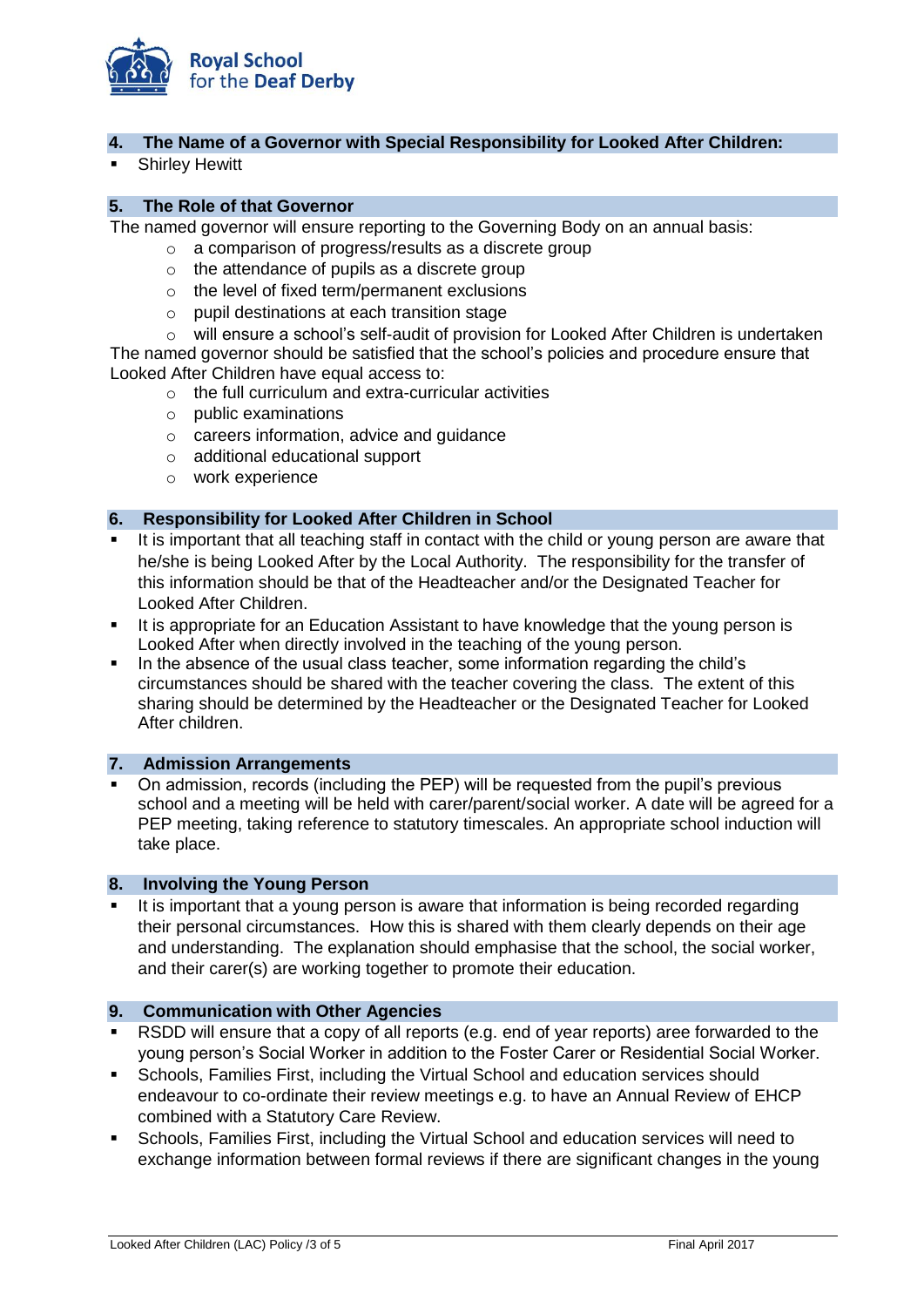

person's circumstances, e.g. if school is considering an exclusion, there is a change of care placement or there are significant attendance issues.

#### **10. Assessment, Monitoring and Review Procedures**

- Each Looked After Child will have an Education/Care Plan that will include a PEP which the Social Worker takes a lead in developing. School will play an active role in contributing to those areas of the PEP that are education related e.g.
	- SMART target setting
	- identification of current and target progress
	- how additional resources are being utilised to meet educational targets (e.g. the Pupil Premium, Personal Education Allowance)
	- attendance
	- involvement in Extra Curricular Activities
	- Special Educational Needs (if any)
	- Communication preferences
	- long term plans and aspirations
- The PEP will be updated at least every six months, as part of the Statutory Reviewing process carried out by the Social Worker supported by the Designated LAC Teacher.
- The named governor will ensure annually reporting to the Governing Body on the progress of all Looked After Children against the key indicators outlined above.
- Key plans to be considered at a review are:
	- o Care Plan
	- o Health Care Plan
	- o Pathway Plan (if applicable)
	- o PEP
	- o Residential/school Care Plan
- Review Frequency
	- o Initial review within 20 days of a child first becoming Looked After
	- $\circ$  Second review within 3 months of an initial review
	- o Subsequent LAR will be conducted not more than 6 months after any previous review
- The LAC review can be brought forward if
	- o The child or young person is absent from placement or residence
	- $\circ$  There is a risk of harm
	- o At the child or young person's request (unless the Reviewing Officer considers that the review is not justified)
	- o As soon as practicable after a placement move
	- o Where a significant change to the Care Plan is required
	- o If required by the Reviewing Officer or other significant person
	- o If the LA proposes to cease accommodation for the LAC
- Reviews can take place at RSDD or within the local authority depending on the young person's location. If the young person is involved a qualified interpreter will be present to communicate

#### **Links to other policies and procedures**

Safeguarding Policy